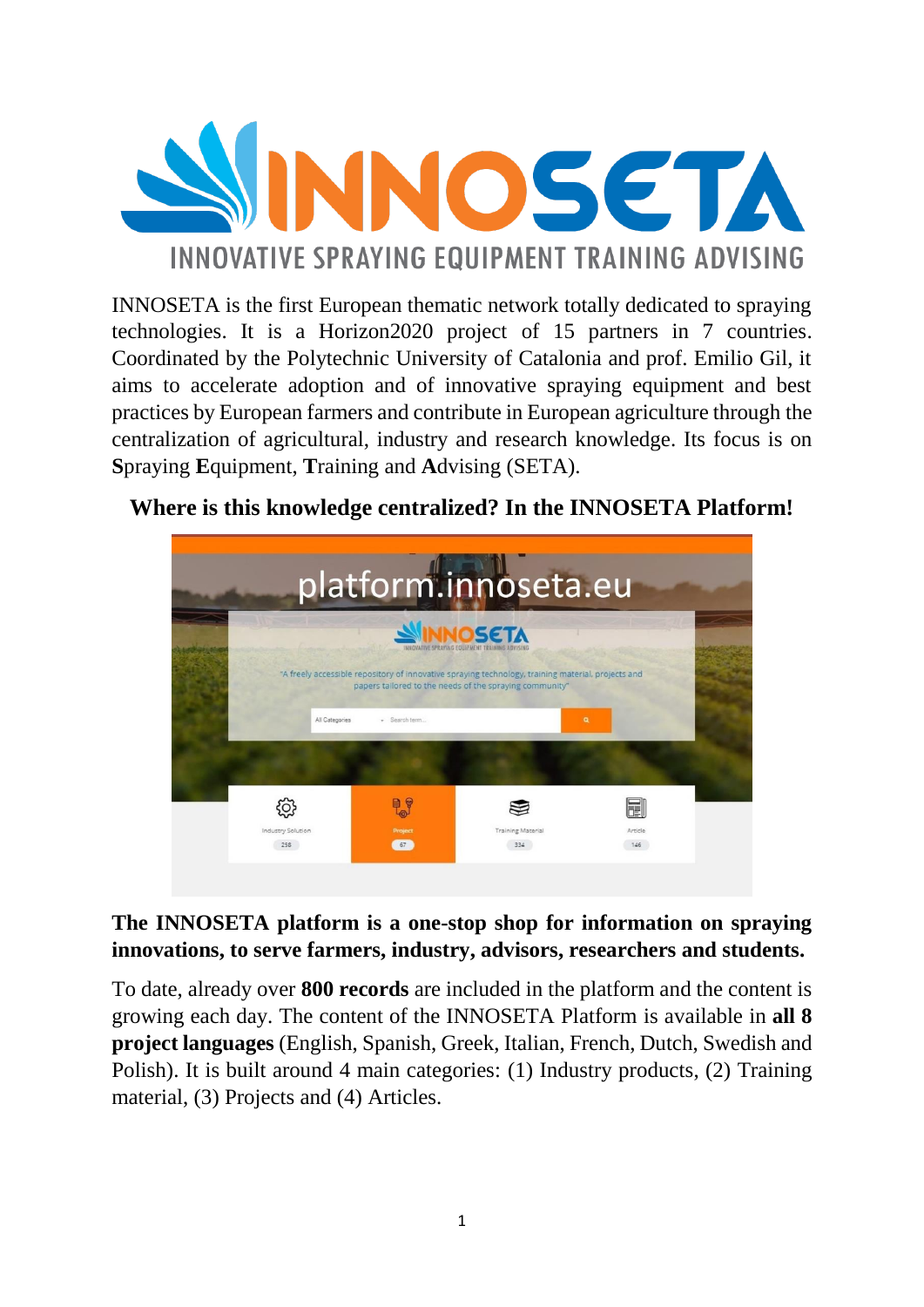### INDUSTRY PRODUCTS

**Are you curious to find out what technology can bring to the everyday lives of farmers? Explore innovative industry solutions tailored to your needs!** Real-time guidance systems, boom height control systems, spraying controllers and canopy sensors are examples from the more than **250 different on-themarket products** you can find on the platform

### TRAINING MATERIAL

**Become an efficient user of spraying equipment in a sustainable and environmental friendly way!** Find out best practices in crop protection, the best choices on protective equipment and how to use it, and find advices on how to calibrate a sprayer, and many more. How? Through more than **330 high quality training materials** centralized on the INNOSETA platform.

#### **PROJECTS**

**Do you wonder what the future brings and how science contributes?** There is a large number of interesting innovative projects across Europe related to spraying equipment, training and advising. Check out the growing list of **more than 60 projects** ranging from national to international and EU projects.

#### ARTICLES

**Check out the research behind SETA and learn more on latest research trends in Europe!** More than **140 scientific articles** about spraying equipment, crop protection and innovation can be found on the INNOSETA platform to serve the research, development and education community.

The INNOSETA platform provides its content **in your language**, gives you the ability to rate it and even add your own technologies, training material or articles for the world to see!

Not yet registered on the platform? Visit [www.platform.innoseta.eu!](http://www.platform.innoseta.eu/)

Also, stay tuned! Visit the official website at [www.innoseta.eu,](http://www.innoseta.eu/) subscribe to our [Newsletter](http://www.innoseta.eu/newsletter/) and follow our social media channels at:

- Facebook: @InnosetaNetwork
- LinkedIn: Innoseta Thematic Network
- Twitter: @InnosetaNetwork
- Instagram: @innoseta thematicnetwork
- YouTube: Innoseta Thematic Network H2020